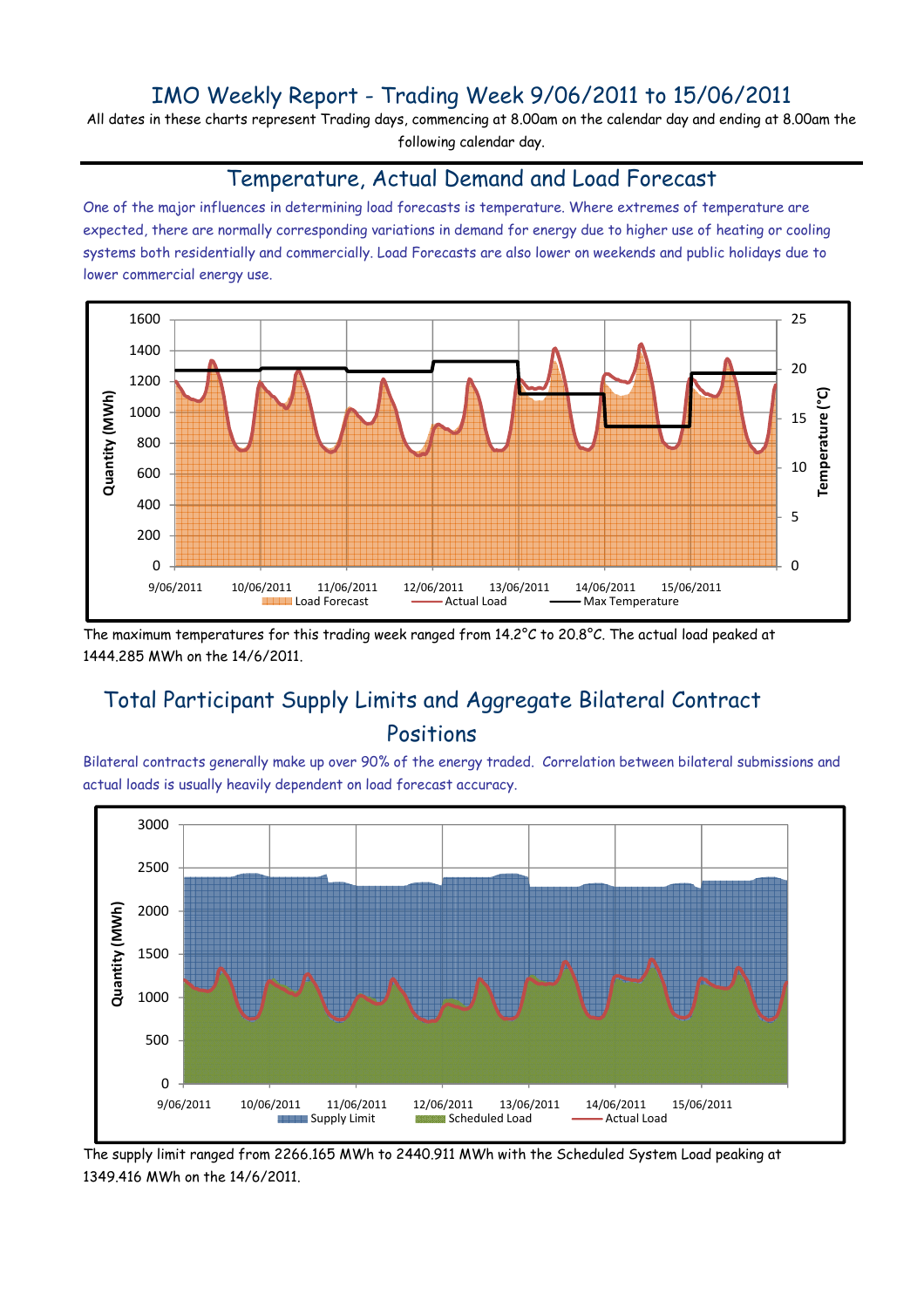### Net Balancing Market Trades

Bilateral contracts and STEM trading are generally based on the forecast energy requirements of Participants. When the forecast requirements are higher or lower than the actual requirements for a day, this Market energy must be bought and sold in the balancing mechanism. This graph shows the estimated net balancing trades.



The majority of the balancing activity this week occurred within Balancing Supply. The maximum balancing demand for the week reached 65.913 MWh on the 15/6/2011. The maximum balancing supply for the week reached -164.526 MWh on the 12/6/2011.

# Total Traded Energy

This chart represents a comparison between the total net energy that is traded in Bilateral Contracts, the STEM and the balancing mechanism. Balancing Supply represents cases in which the total contract position is greater than the demand and customers must supply energy back to balancing. Balancing Demand represents cases in which the total contract position is less than the demand and customers must purchase energy from balancing.



Total balancing supply equalled -18258.09 MWh whereas total balancing demand equalled 1780.85 MWh. The Total STEM Traded quantity was 21040.853 MWh, with the STEM Clearing Quantity ranging between 3.75 MWh and 186.518 MWh.